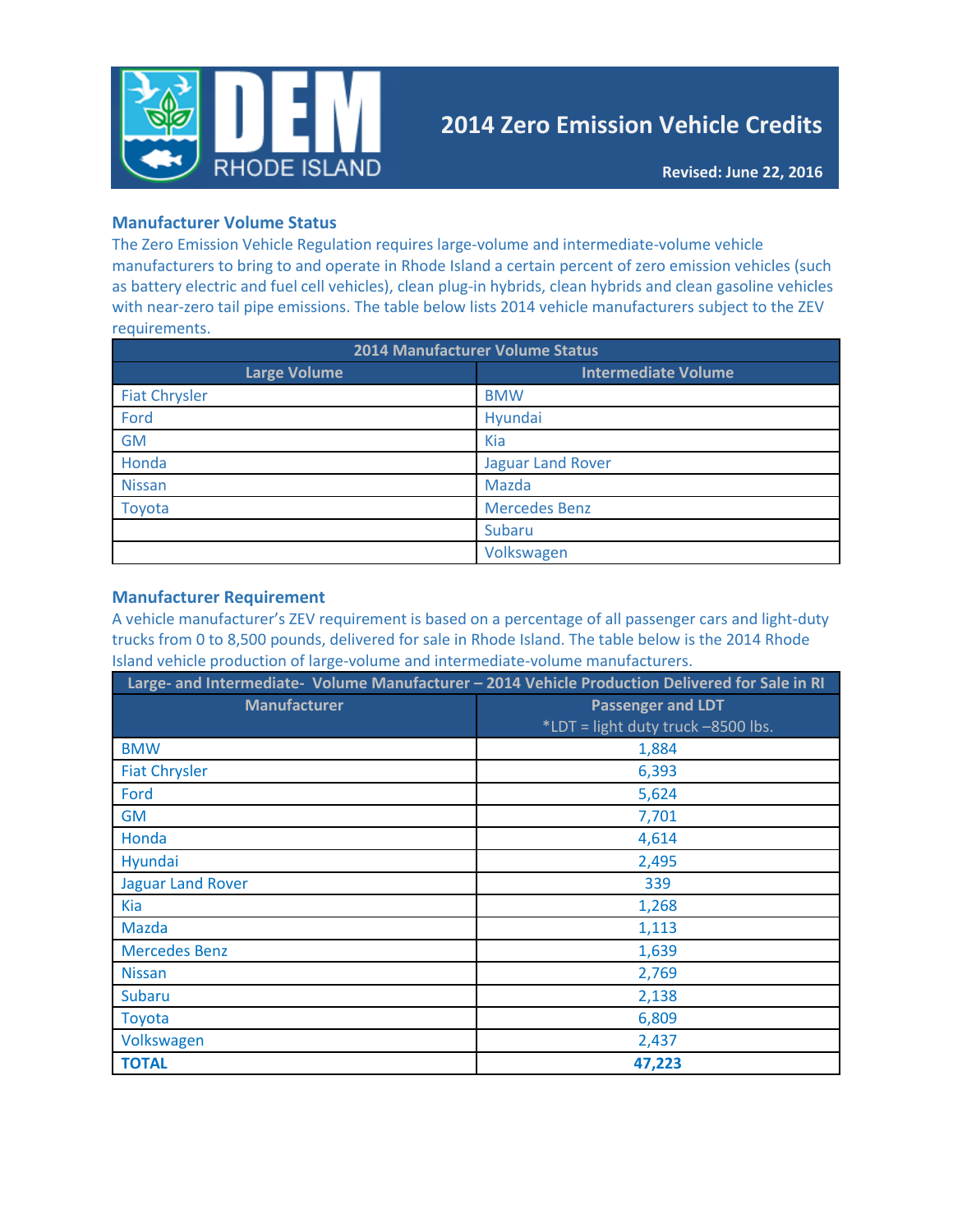## **Rhode Island Zero Emissions Vehicle Credit Balances**

In complying with the ZEV regulation, manufacturers deliver vehicles in RI which generate varying credits based on vehicle type. There are also other parties generating credits that do not have ZEV requirements. The table below lists the credit balances as end of the 2014 model year. The credits are in units of grams per mile Non-Methane Organic Gases (g/mi NMOG).

| <b>Manufacturer</b>                    | <b>Units</b>          | <b>ZEVs</b><br>(Excluding | 1.5x/IIx | NEV+      | <b>TZEV</b> | <b>AT PZEV</b> | <b>PZEV</b> |
|----------------------------------------|-----------------------|---------------------------|----------|-----------|-------------|----------------|-------------|
|                                        |                       | <b>NEVs)</b>              |          |           |             |                |             |
| <b>BMW</b>                             | g/mi<br><b>NMOG</b>   | 1,917.23                  | 12.00    | 0.00      | 0.00        | 0.00           | 0.00        |
|                                        | ZEV<br>credits        | 54,778.00                 | 342.86   | 0.00      | 0.00        | 0.00           | 0.00        |
| <b>BYD Motors Inc.</b>                 | g/mi<br><b>NMOG</b>   | 0.00                      | 0.00     | 0.00      | 0.00        | 0.00           | 0.00        |
|                                        | <b>ZEV</b><br>credits | 0.00                      | 0.00     | 0.00      | 0.00        | 0.00           | 0.00        |
| <b>Daimler AG</b>                      | g/mi<br><b>NMOG</b>   | 2,287.43                  | 0.00     | 355.51    | 0.00        | 0.54           | 81.37       |
|                                        | ZEV<br>credits        | 65,355.14                 | 0.00     | 10,157.43 | 0.00        | 15.43          | 2,324.86    |
| <b>Fiat Chrysler</b>                   | g/mi<br><b>NMOG</b>   | 738.29                    | 0.00     | 0.00      | 100.63      | 0.00           | 0.00        |
|                                        | <b>ZEV</b><br>credits | 21,094.00                 | 0.00     | 0.00      | 2,875.14    | 0.00           | 0.00        |
| Ford                                   | g/mi<br><b>NMOG</b>   | 653.43                    | 0.00     | 595.31    | 366.79      | 0.00           | 625.77      |
|                                        | ZEV<br>credits        | 18,699.43                 | 0.00     | 17,008.86 | 10,479.71   | 0.00           | 17,879.14   |
| <b>Fuji Heavy</b><br>Industries/Subaru | g/mi<br><b>NMOG</b>   | 0.00                      | 0.00     | 0.00      | 0.00        | 15.95          | 656.54      |
|                                        | <b>ZEV</b><br>credits | 0.00                      | 0.00     | 0.00      | 0.00        | 455.71         | 18,758.29   |
| <b>GM</b>                              | g/mi<br><b>NMOG</b>   | 669.85                    | 0.00     | 0.00      | 4,728.67    | 0.00           | 277.66      |
|                                        | <b>ZEV</b><br>credits | 19,138.57                 | 0.00     | 0.00      | 135,104.86  | 0.00           | 7,933.14    |
| Honda                                  | g/mi<br><b>NMOG</b>   | 2,475.09                  | 0.00     | 306.60    | 3,619.86    | 55.22          | 602.60      |
|                                        | ZEV<br>credits        | 70,716.86                 | 0.00     | 8,760.00  | 0.00        | 1,577.71       | 17,217.14   |
| Hyundai                                | g/mi<br><b>NMOG</b>   | 736.00                    | 0.00     | 0.00      | 0.00        | 57.20          | 431.17      |
|                                        | <b>ZEV</b><br>credits | 21,028.57                 | 0.00     | 0.00      | 0.00        | 1,634.29       | 12,319.14   |
| <b>Jaguar Land Rover</b>               | g/mi<br><b>NMOG</b>   | 0.00                      | 0.00     | 0.00      | 0.00        | 0.00           | 0.00        |
|                                        | ZEV<br>credits        | 0.00                      | 0.00     | 0.00      | 0.00        | 0.00           | 0.00        |
| <b>KIA</b>                             | g/mi<br><b>NMOG</b>   | 771.71                    | 0.00     | 0.00      | 0.00        | 24.21          | 210.49      |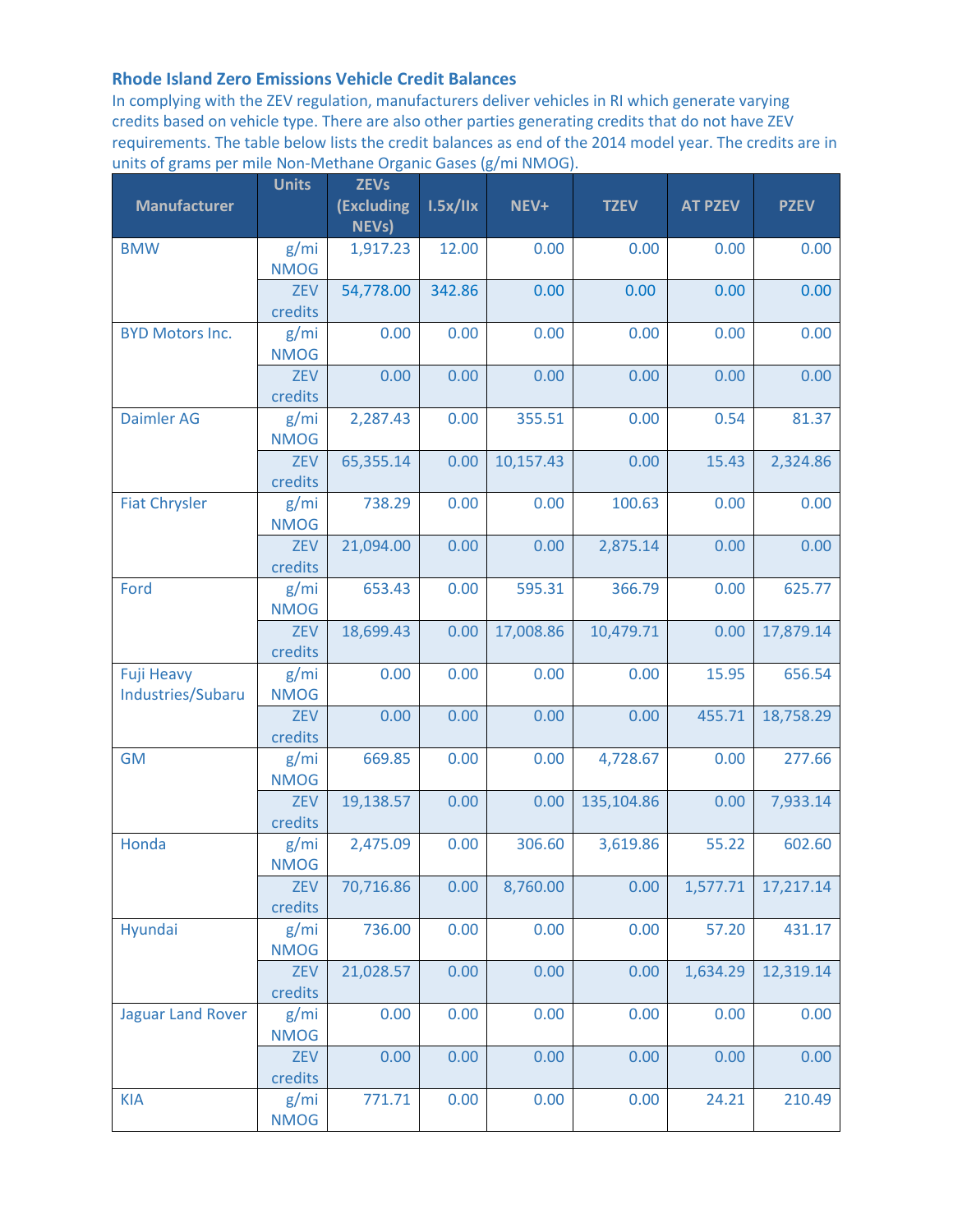|                | ZEV<br>credits        | 22,048.86 | 0.00 | 0.00     | 0.00      | 691.71    | 6,014.00  |
|----------------|-----------------------|-----------|------|----------|-----------|-----------|-----------|
| Mazda          | g/mi<br><b>NMOG</b>   | 0.00      | 0.00 | 0.00     | 0.00      | 0.00      | 46.66     |
|                | <b>ZEV</b><br>credits | 0.00      | 0.00 | 0.00     | 0.00      | 0.00      | 1,333.14  |
| <b>MILES</b>   | g/mi<br><b>NMOG</b>   | 0.00      | 0.00 | 0.00     | 0.00      | 0.00      | 0.00      |
|                | <b>ZEV</b><br>credits | 0.00      | 0.00 | 0.00     | 0.00      | 0.00      | 0.00      |
| Mitsubishi     | g/mi<br><b>NMOG</b>   | 1.03      | 0.00 | 0.00     | 0.00      | 0.00      | 17.77     |
|                | ZEV<br>credits        | 29.43     | 0.00 | 0.00     | 0.00      | 0.00      | 507.71    |
| <b>Nissan</b>  | g/mi<br><b>NMOG</b>   | 1,990.52  | 0.00 | 0.00     | 475.46    | 0.00      | 0.00      |
|                | ZEV<br>credits        | 56,872.00 | 0.00 | 0.00     | 13,584.57 | 0.00      | 0.00      |
| <b>Polaris</b> | g/mi<br><b>NMOG</b>   | 0.00      | 0.00 | 0.00     | 0.00      | 0.00      | 0.00      |
|                | <b>ZEV</b><br>credits | 0.00      | 0.00 | 0.00     | 0.00      | 0.00      | 0.00      |
| <b>Tesla</b>   | g/mi<br><b>NMOG</b>   | 4.00      | 0.00 | 0.00     | 0.00      | 0.00      | 0.00      |
|                | <b>ZEV</b><br>credits | 114.29    | 0.00 | 0.00     | 0.00      | 0.00      | 0.00      |
| Toyota         | g/mi<br><b>NMOG</b>   | 978.72    | 0.00 | 168.37   | 1,142.16  | 2,932.46  | 0.00      |
|                | ZEV<br>credits        | 27,963.43 | 0.00 | 4,810.57 | 32,633.14 | 83,784.57 | 0.00      |
| <b>VANTAGE</b> | g/mi<br><b>NMOG</b>   | 0.00      | 0.00 | 0.00     | 0.00      | 0.00      | 0.00      |
|                | <b>ZEV</b><br>credits | 0.00      | 0.00 | 0.00     | 0.00      | 0.00      | 0.00      |
| Volkswagen     | g/mi<br><b>NMOG</b>   | 1,404.00  | 0.00 | 0.00     | 0.00      | 11.56     | 363.54    |
|                | ZEV<br>credits        | 40,114.29 | 0.00 | 0.00     | 0.00      | 330.29    | 10,386.86 |
| Volvo          | g/mi<br><b>NMOG</b>   | 0.00      | 0.00 | 0.00     | 0.00      | 0.00      | 242.34    |
|                | ZEV<br>credits        | 0.00      | 0.00 | 0.00     | 0.00      | 0.00      | 6,924.00  |
| <b>ZENITH</b>  | g/mi<br><b>NMOG</b>   | 0.00      | 0.00 | 0.00     | 0.00      | 0.00      | 0.00      |
|                | ZEV<br>credits        | 0.00      | 0.00 | 0.00     | 0.00      | 0.00      | 0.00      |
| Zipcar         | g/mi<br><b>NMOG</b>   | 0.00      | 0.00 | 0.00     | 0.00      | 0.00      | 0.00      |
|                | ZEV<br>credits        | 0.00      | 0.00 | 0.00     | 0.00      | 0.00      | 0.00      |